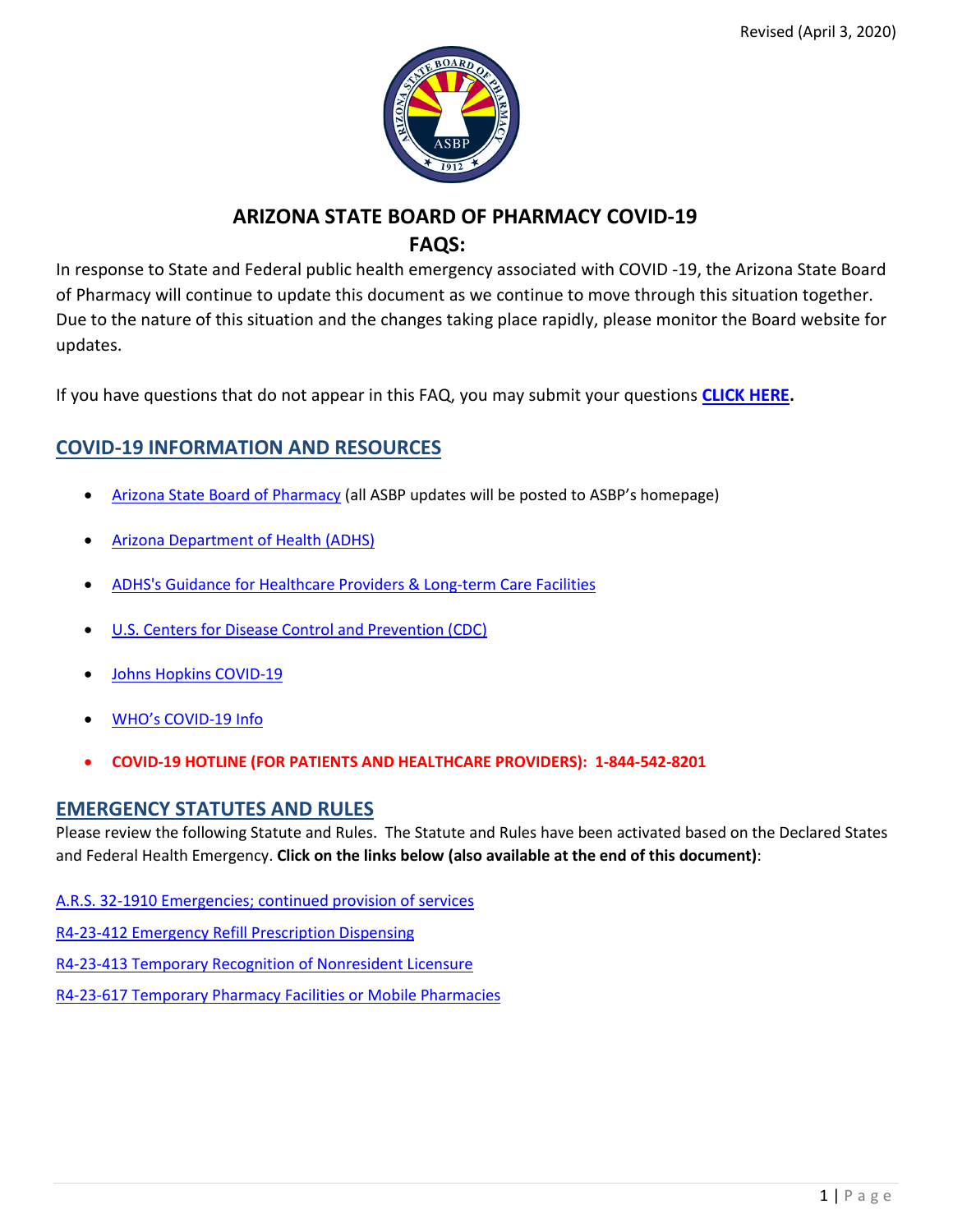# **KEEPING PHARMACY PERSONNEL SAFE**

- [CDC's Personnel Recommendations](https://www.cdc.gov/coronavirus/2019-ncov/infection-control/control-recommendations.html)
- [ADHS's Healthcare Personnel Handout](https://www.azdhs.gov/preparedness/epidemiology-disease-control/infectious-disease-epidemiology/index.php#novel-coronavirus-healthcare-providers)
- [ADHS's PPE Guidance](https://www.azdhs.gov/documents/preparedness/epidemiology-disease-control/infectious-diseases-services/coronavirus/covid-19-ppe-guidance.pdf)
- [CDC's Information for Healthcare Professionals](https://www.cdc.gov/coronavirus/2019-nCoV/hcp/index.html)

## **Q: How do I protect myself when taking care of patients?**

A: The Board recommends that pharmacists should use their professional judgment to ensure policies and procedures are in place to protect their patients and staff. As always, pharmacy services must be safely and properly provided. Pharmacies should take proactive steps to prevent the spread of germs and to protect their patients and staff. Proper cleaning, sanitizing, and disinfection procedures should be in place. [See the CDCs](https://www.cdc.gov/coronavirus/2019-ncov/downloads/workplace-school-and-home-guidance.pdf)  [guidance on keeping the workplace safe.](https://www.cdc.gov/coronavirus/2019-ncov/downloads/workplace-school-and-home-guidance.pdf) The United States Environmental Protection Agency (EPA) has published a [resource](https://www.epa.gov/pesticide-registration/list-n-disinfectants-use-against-sars-cov-2) of disinfectant products approved for use against SARS-COV-2, the virus responsible for COVID-19. Pharmacy staff should be trained on and use [proper hand washing technique.](https://www.youtube.com/watch?v=d914EnpU4Fo) Pharmacy staff should be trained on how to recognize of [symptoms](https://www.cdc.gov/coronavirus/2019-ncov/prevent-getting-sick/prevention.html?CDC_AA_refVal=https%3A%2F%2Fwww.cdc.gov%2Fcoronavirus%2F2019-ncov%2Fprepare%2Fprevention.html) potential illness and what to do if they develop symptoms or come in close contact with a person known to have COVID-19.

The Board provides the following guidance:

- As a healthcare provider, you may wear a mask for protection, but should follow CDC recommendations to conserve PPE resources.
- Utilize and encourage the drive-thru or curbside delivery where possible.
- Set-up prescription delivery or mailing of prescriptions.
- Provide counseling over the phone or other means of technology to minimize contact.

# **OPERATING OR CLOSING PHARMACIES**

## **Q: What are the Board's expectations if a pharmacy has to close entirely?**

A: If a pharmacy is going to be closed:

- Notify the Board for closures greater than 48 hours. Please notify the Board via email at [scarrillo@azpharmacy.gov](mailto:scarrillo@azpharmacy.gov) or contact your respective [ASBP compliance](https://pharmacy.az.gov/node/5226) officer.
- The pharmacist-in-charge or other authorized representative should notify the Board prior to the closing, or as soon as possible after a closing - if prior notification is not possible.
- Make sure to communicate the closure to the patient and prescribers.
- Notifications mentioned above should indicate the anticipated reopening date.
- Notifications to patients should provide information about how patients can have their prescriptions transferred (if the pharmacy will be able to transfer prescriptions
	- see below) or instruct patients that they will need to obtain new prescriptions from their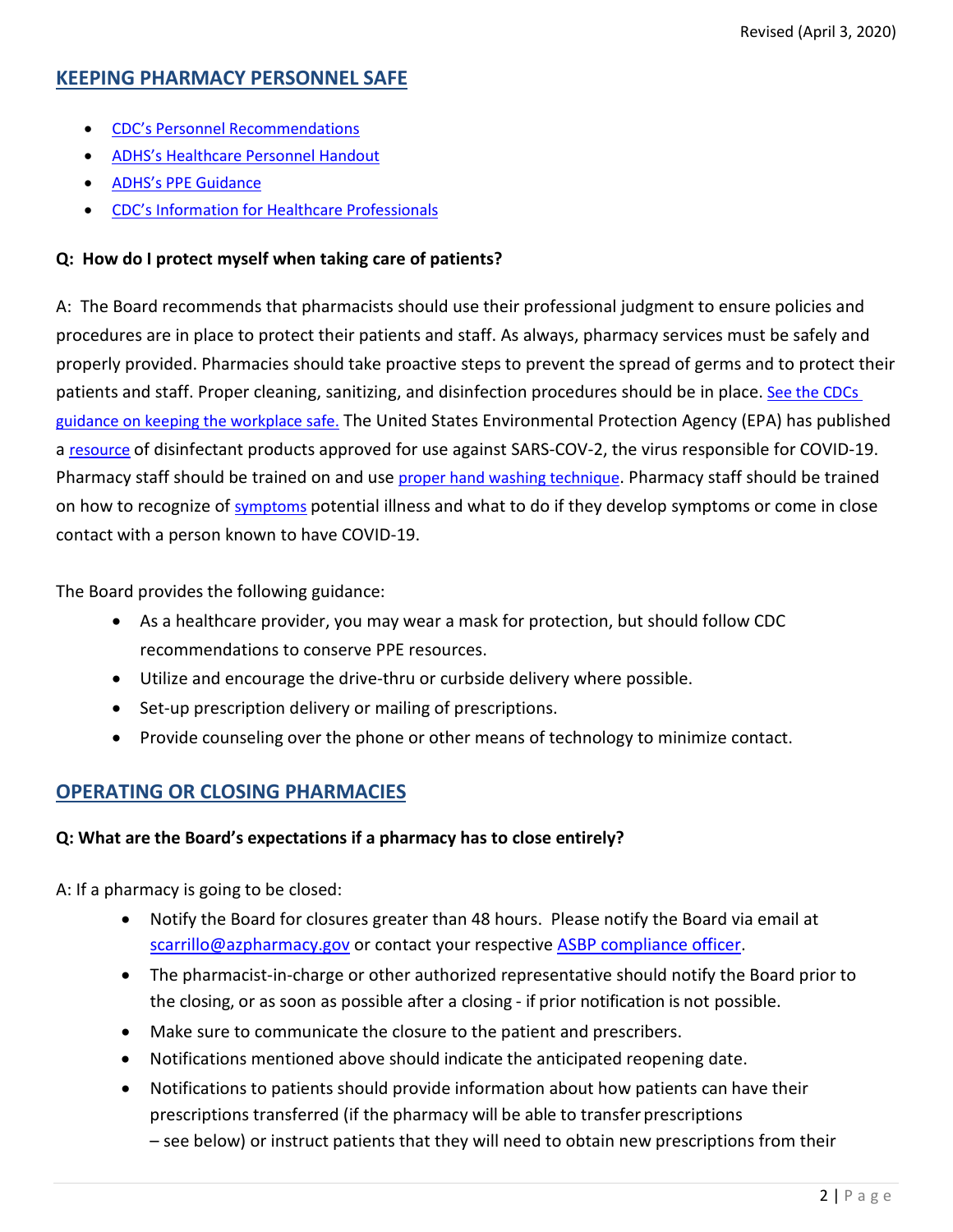providers and have them filled at a different pharmacy.

#### **Q: Can a pharmacy change hours of operation?**

A: Yes, a pharmacy may adjust the hours of operations. Please make sure to post the hours and properly notify your patients.

## **DISPENSING PRESCRIPTIONS**

**Q: We have a patient who is out of refills for a medication. We have been unable to get a refill authorization because the prescribers at the patient's clinic have themselves been infected with or exposed to COVID-19. Can we refill the prescription without an authorization from the prescriber?**

A: Yes, a pharmacist may utilize their professional judgment to dispense emergency refills of maintenance medications for up to a 90-day supply and an additional 90-day supply if necessary. This does not include refills on any controlled substances.

## **Q: During the state of emergency, can I dispense a CII opioid prescription with a hardcopy rather than an electronic prescription?**

A: Yes, the electronic prescribing requirements outlined in A.R.S. § 36-2525(D) are not required for the duration of the state of emergency.

#### **Q: Can a prescriber phone-in (fax, scan, or photo) a CII medication during the state of emergency?**

A: Yes, a phone-in prescription for a CII medication. Pursuant to the new DEA guidance on Emergency Oral CII [prescriptions](https://www.deadiversion.usdoj.gov/GDP/(DEA-DC-021)(DEA073)%20Oral%20CII%20for%20regular%20CII%20scirpt%20(Final)%20+Esign%20a.pdf) a hard copy must be provided to the pharmacy within 15 days, the hard copy may be provided as a physical prescription, fax, scanned copy or photo to the pharmacy and the original, hard copy prescription is kept by the prescriber. It is not the pharmacist's responsibility to ensure this is kept by the prescriber. The quantity prescribed and dispensed is limited to the amount adequate to treat the patient during the emergency period.

# **Q: Can a hospital send a patient home with an inhaler or a multidose medication that doesn't meet the labeling requirements outlined in §32-1934(B)(4)?**

A: Yes, during the state of emergency, the labeling restrictions outlined in A.R.S. § 32-1934(B) are waived for multidose medications such as an inhaler.

#### **Q: Does counseling have to take place face-to-face?**

A: While consultation is required for all new prescriptions the board encourages pharmacies to look at alternative methods for delivering consultation at this time. The Board recommends the following as a guide:

- 1. Use of drive-thru where possible
- 2. Counseling via telephone or other technological means.
- 3. Provide written information for the patient with a contact number to call the pharmacist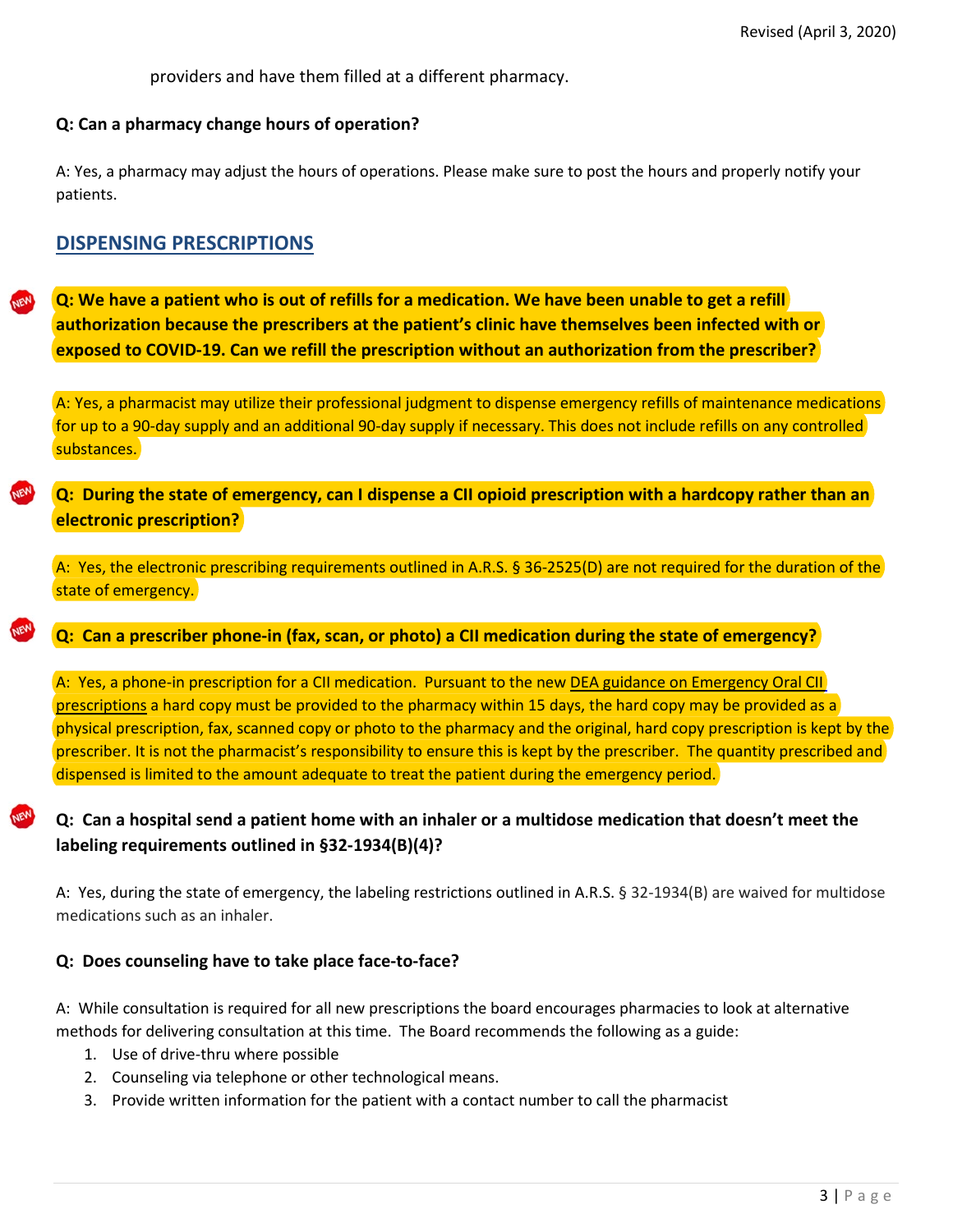## **Q: Do I have to get the patient's signature for counseling?**

A: A patient signature is not required by the Board of Pharmacy. However, the Board recommends reviewing the pharmacy's policy and procedure as some entities require it for contractual purposes. The Board does require that counseling be documented by the pharmacist.

# **MEDICATION LIMITATIONS**

## **Q: What is required in order to fill hydroxychloroquine and chloroquine during the state of emergency?**

A: The following is required when filling hydroxychloroquine and chloroquine:

- The prescription must be presented with a diagnosis code for COVID-19 from the prescriber.
- For a phoned-in prescription, the pharmacist must document a diagnosis code for COVID-19.
- The prescription is limited to no more than a 14-day supply.
- No refills may be permitted unless a new prescription is furnished.
- Prophylactic prescriptions for the prevention of COVID-19 are strictly prohibited unless peer-reviewed evidence citing prophylactic effectiveness becomes available.
- This section does NOT apply to patients that are taking hydroxychloroquine and/or chloroquine for treatment other than COVID-19 (i.e. autoimmune disease) or to prescriptions written prior to April 2, 2020.

## **Q: Can a pharmacist substitute a medication that is not AB-rated?**

A: Yes, a pharmacist, utilizing their professional judgment, may interchange therapeutically equivalent medications without contacting the prescriber that are of the same drug classification unless the prescriber noted to dispense as written (DAW) on the prescription. Examples of appropriate substitutions include, but are not limited to changing from one formulation of Albuterol to another, Proventil changed to Ventolin or ProAir or a product where tablets are not available switching to capsules.

## **WORKING BY REMOTE ACCESS**

# **Q: Will the Board allow pharmacists and technicians to work remotely from home in order to complete duties that would normally have to occur within a licensed pharmacy?**

A: Yes, pharmacists and technicians can work from home  $(R4-23-621 (F))$ . A list of requirements below (it is not all-inclusive). Pharmacies do not need to gain prior approval to implementing remote access nor do they need to have an inspection prior. Note the Board does have the right to inspect if deemed necessary for public safety.

System:

- Levels of password protection/password changes
- Communication (for instance is e-mail communication intranet only)
- Is CD drive read only
- Is printer port disabled
- System time out when personnel not active-usually not more than 5 minutes
- Who owns and maintains the system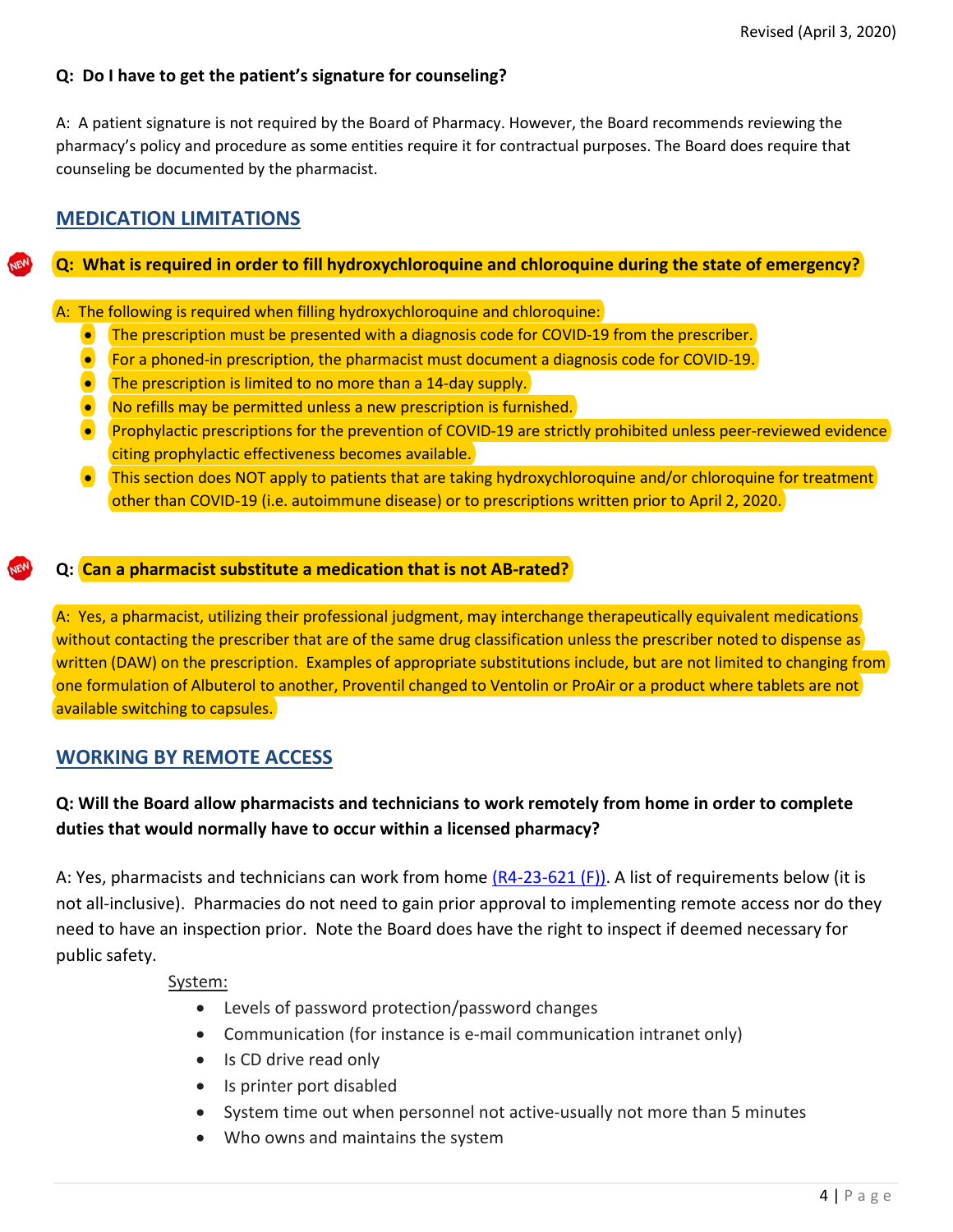#### Standard Operating Procedures:

- Policies and procedures must be available to at home personnel
- Computer access, problems, maintenance
- Supervision
- Quality Assurance procedures
- Maintain a list of personnel working remotely

**Q: A patient wants to get a quantity of a medication that is greater than the quantity prescribed. For example, a prescriber has written a prescription (non-controlled substance) for a 30-day supply of a maintenance drug plus 2 refills. The patient wants me to dispense a three-month supply. Can I do so without getting the permission of the prescriber?**

A: Yes, the pharmacist may do so using their professional judgment. Please click the link below to review the Board's prescription refill policy statement. [REFILL POLICY](https://pharmacy.az.gov/sites/default/files/documents/files/sps11.pdf)

# **COMPOUNDING**

# **Q: Does the Board have any recommendations concerning the possibility of shortages of sterile**

#### **compounding garb?**

A: Please note that engaging in some of these recommendations may result in being out of compliance with USP Chapter 795, 797, and 800. The Board will take into consideration contingency plans to conserve limited supplies during this time if your pharmacy can demonstrate it complied with best practices during a period of documented supply limitations. If your pharmacy decides to implement any of the following recommendations during a shortage period, and implementation results in noncompliance with USP Chapter 797, you must develop and maintain a policy demonstrating compliance with best practices (e.g., if reusing face masks, you must develop a policy and procedure for identification, storage, and handling of face masks subjectto reuse). Inaddition to the above recommendations, please referto:

- CDC's Interim Guidance on preventing COVID-19 from spreading, which includes Strategies [for Optimizing the Supply of N95 Respirators](https://www.cdc.gov/coronavirus/2019-ncov/hcp/respirators-strategy/)
- [Healthcare Supply of Personal Protective Equipment](https://www.cdc.gov/coronavirus/2019-ncov/hcp/healthcare-supply-ppe.html)
- [FDA's Surgical Mask and Gown Conservation Strategies -](https://www.fda.gov/medical-devices/letters-health-care-providers/surgical-mask-and-gown-conservation-strategies-letter-healthcare-providers) Letter to Healthcare Providers
- [USP Guidance on PPE and Garb Shortages](https://www.usp.org/sites/default/files/usp/document/about/public-policy/usp-covid19-garb-and-ppe.pdf)

## **Q: Given shortages of hand sanitizer, can pharmacies and outsourcing facilities compound and sell hand sanitizer products without a prescription?**

A: Yes, as long as the pharmacy or outsourcing facility follows the relevant guidance:

- [FDA Guidance](https://www.fda.gov/news-events/press-announcements/coronavirus-covid-19-update-fda-provides-guidance-production-alcohol-based-hand-sanitizer-help-boost?utm_campaign=COVID-19%20Update%3A%20FDA%20provides%20guidance%20on%20production%20of%20alcohol-based%20hand%20sanitizer&utm_medium=email&utm_source=Eloqua)
- **[USP Guidance](https://www.usp.org/sites/default/files/usp/document/about/public-policy/usp-covid19-handrub.pdf)**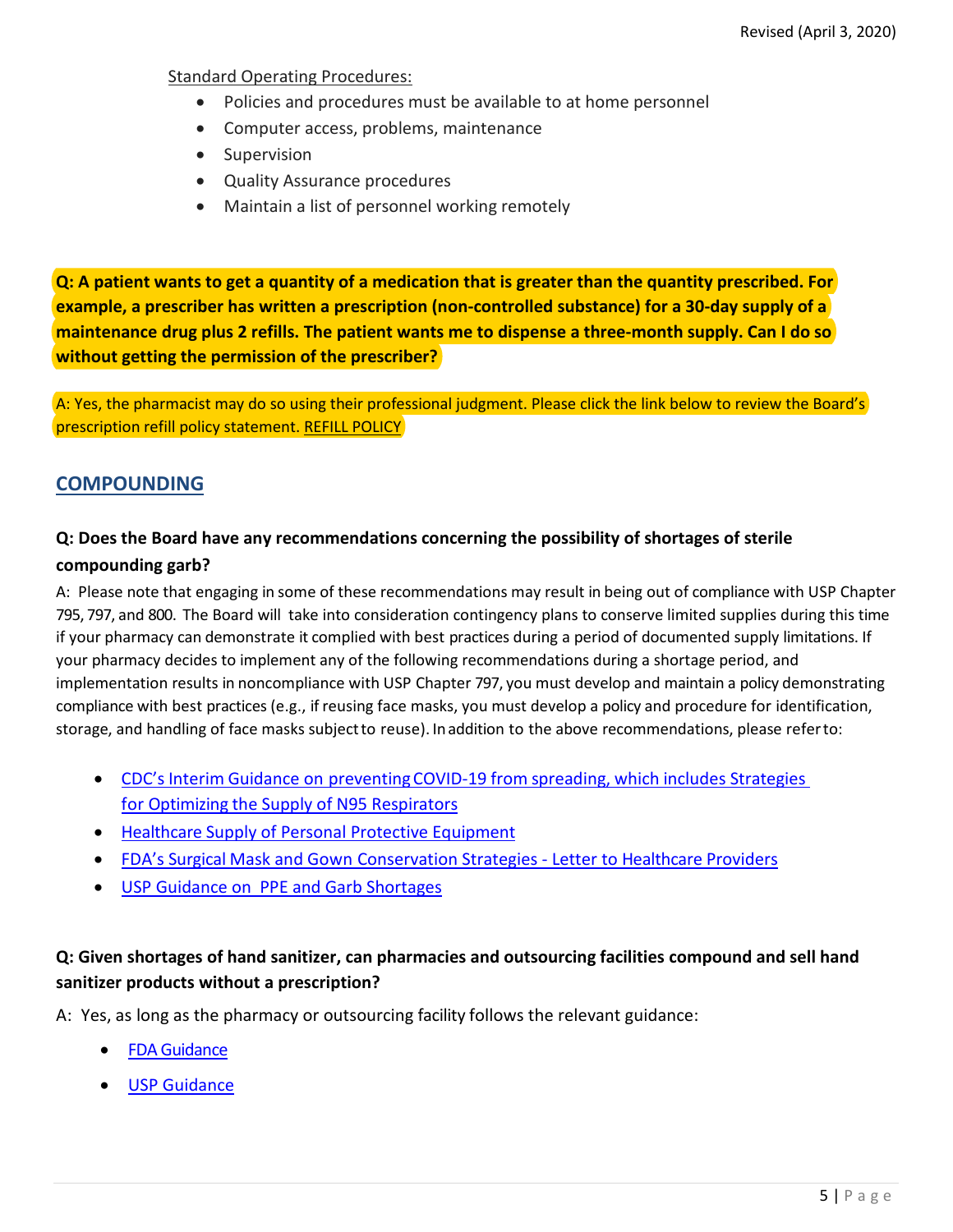### **Q: What is the Board's position on USP 795, 797, 800, and 825?**

A: The Board received an update from USP, please see link below. USP 795 and 797 are being revisited; USP 800 continues to be guidance: [USP Decision.](https://www.usp.org/sites/default/files/usp/document/our-work/compounding/decisions-appeals-fs.pdf) While USP 800 is considered best practice, the Board will not be enforcing to this standard at this time.

## **MEDICATION DELIVERY**

## **Q: Can medications be delivered to patients? What about delivering to patients who have tested positive for COVID-19?**

A: Yes, delivery of medication is allowed. Please make sure to take extra precautions and develop a policy to minimize exposure.

## **LICENSING AND PERMITTING**

- **Q: I am licensed in another state as a pharmacist, intern, or pharmacy technician without any discipline. Can I receive a temporary license in Arizona to help? How can I help the residents of Arizona?**
	- A: There are two ways to help:
		- If you work for a pharmacy that is permitted with Arizona, you can work provide care for Arizonians.
		- If you physically want to work in Arizona, you will need to go through the NABP passport process. Through this process, pharmacists wanting to work in Arizona will first undergo a screening process to include license verification and disciplinary history review. Once completed, pharmacists will have a COVID-19 authorization added to their passport that documents their request to work. You will be notified on the authorization and will be able to print your passport. CLICK HERE – [NABP PASSPORT INSTRUCTIONS](#page-12-0)
- **Q: Can a wholesaler or third-party logistics (3PL) provider located in another state ship into Arizona to alleviate pharmaceutical shortages even though they are not permitted with the Arizona Board of Pharmacy?**

A: Yes, as long as the wholesaler or 3PL provider is permitted in their home state.

# **Q: Can an Arizona-permitted pharmacy or wholesaler receive pharmaceuticals from a non-permitted manufacturer located in another state or country to alleviate shortages?**

A: Yes, the non-permitted manufacturer must be registered with the FDA and have a current Good Manufacturing Practice (GMP) inspection no older than 6 months.

#### **Q: My technician trainee license will be expiring soon, how can I get an extension?**

A: The Board of Pharmacy will extend technician trainees that will be expiring during the Health Emergency for up to six months after the Health Emergency is lifted.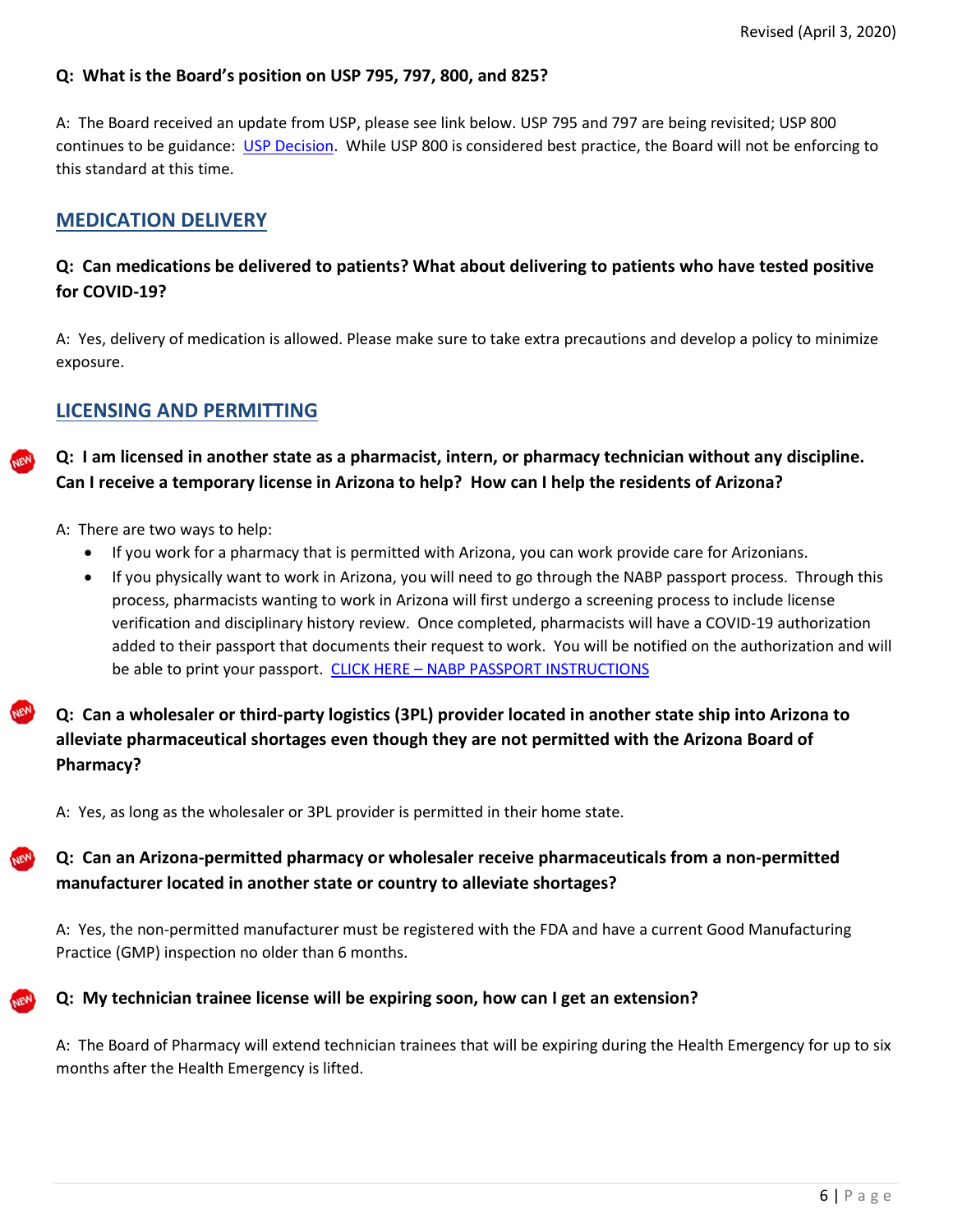**Q: I am an immunizing pharmacist and I will not be able to renew my CPR certification; can I still immunize?**

A: Yes, the Board of Pharmacy will allow those pharmacists with CPR certificate expiring to during the Health Emergency to immunize for up to six months after the Health Emergency is lifted.

# **QUESTION NOT ANSWERED?**

**Submit a COVID-19 question to the COVID-19 Task Force. The Task Force plans on meeting weekly to address the community questions.** 

**[SUBMIT A COVID-19 QUESTION TO THE BOARD](https://pharmacy.az.gov/covid-19-questions)**

**[NEXT TASK FORCE MEETING](https://pharmacy.az.gov/news-events)**

**[ASBP COVID-19 INFO](https://pharmacy.az.gov/)**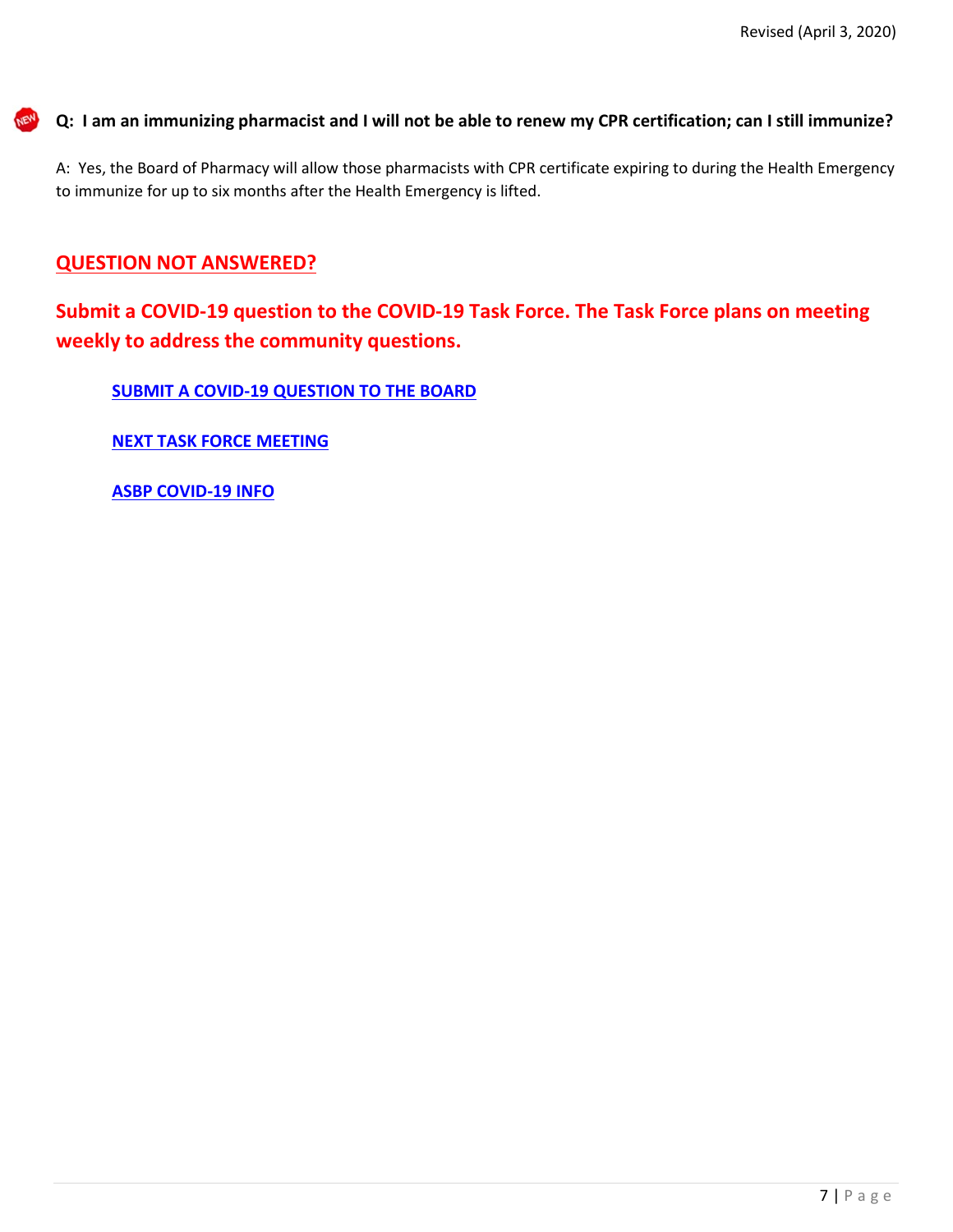# **Applicable Emergency Rules:**

#### **R4-23-412. Emergency Refill Prescription Dispensing**

**A.** When a state of emergency is declared under A.R.S. § 32-1910(A) or (B) and the state of emergency results in individuals being unable to refill existing prescriptions, a pharmacist may work in the affected county, city, or town and may dispense a one-time emergency refill prescription of up to a 30-day supply of a prescribed medication to an affected individual if both of the following apply:

1. In the pharmacist's professional opinion the medication is essential to the maintenance of life or to the continuation of therapy, and

2. The pharmacist makes a good faith effort to reduce the information to a written prescription marked "emergency prescription" and files and maintains the prescription as required by law.

**B.** If the state of emergency declared under A.R.S. § 32-1910(A) or (B) continues for at least 21-days after the pharmacist dispenses an emergency prescription under subsection (A), the pharmacist may dispense one additional emergency refill prescription of up to a 30-day supply of the prescribed medication if the pharmacist complies with subsection (A)(2). **C.** A pharmacist's authority to dispense emergency prescriptions under this Section ends when the declared state of emergency is terminated.

#### **R4-23-413. Temporary Recognition of Nonresident Licensure**

**A.** When a state of emergency is declared under A.R.S. § 32-1910(A) or (B):

1. A pharmacist who is not licensed in this state, but who is currently licensed in another state, may dispense prescription medications in those affected counties, cities, or towns in this state during the time that a declared state of emergency exists under A.R.S. § 32-1910(A) or (B) if both of the following apply:

a. The pharmacist provides proof of current licensure in another state, and

b. The pharmacist is engaged in a relief effort during a state of emergency.

2. Acting under the direct supervision of a pharmacist, a pharmacy technician or pharmacy intern not licensed in this state, but currently licensed or registered in another state, may assist a pharmacist in dispensing prescription medications in affected counties, cities, or towns in this state during the time that a declared state of emergency exists under A.R.S. § 32-1910(A) or (B) if both of the following apply:

a. The pharmacy technician or pharmacy intern provides proof of current licensure or registration in another state, and

b. The pharmacy technician or pharmacy intern is engaged in a relief effort during a state of emergency.

**B.** The recognition of nonresident licensure or registration shall end with the termination of the declared state of emergency.

#### **R4-23-617. Temporary Pharmacy Facilities or Mobile Pharmacies**

**A.** Pharmacies located in declared disaster areas, nonresident pharmacies, and pharmacies licensed or permitted in another state but not licensed or permitted in this state, if necessary to provide pharmacy services during a declared state of emergency, may arrange to temporarily locate to a temporary pharmacy facility or mobile pharmacy or relocate to a temporary pharmacy facility or mobile pharmacy if the pharmacist-in-charge of the temporary pharmacy facility or mobile pharmacy ensures that:

1. The pharmacy is under the control and management of the pharmacist-in-charge or a supervising pharmacist designated by the pharmacist-in-charge;

- 2. The pharmacy is located within or adjacent to the declared disaster area;
- 3. The Board is notified of the pharmacy's location;
- 4. The pharmacy is properly secured to prevent theft and diversion of drugs;
- 5. The pharmacy's records are maintained in accordance with Arizona statutes and rules; and

6. The pharmacy stops providing pharmacy services when the declared state of emergency ends, unless it possesses a current resident pharmacy permit issued by the Board under A.R.S. §§ 32-1929, 32-1930, and 32-1931.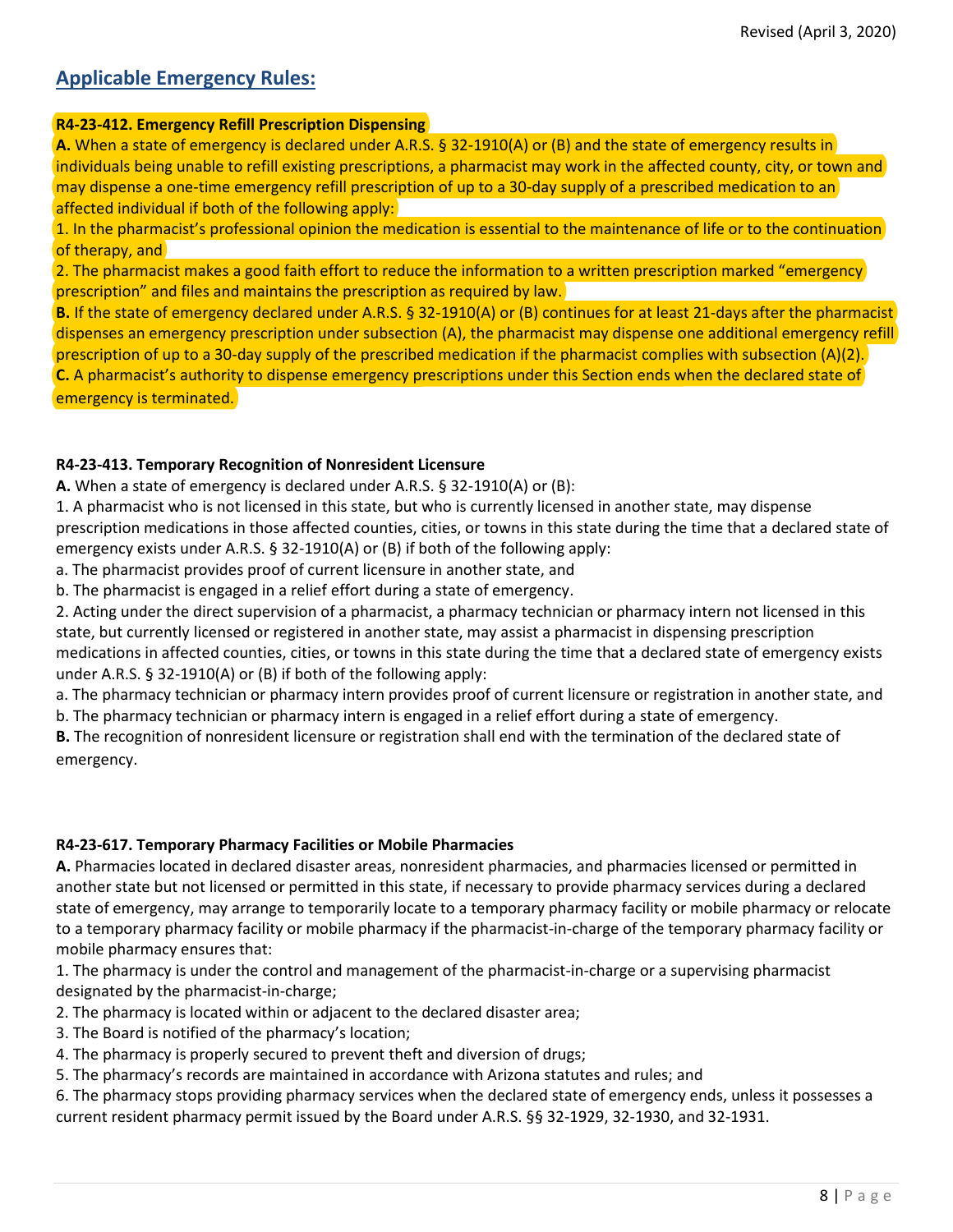**B.** The Board shall have the authority to approve or deny temporary pharmacy facilities, mobile pharmacies, and shall make arrangements for appropriate monitoring and inspection of the temporary pharmacy facilities and mobile pharmacies on a case-by-case basis.

**C.** A temporary pharmacy facility wishing to permanently operate at its temporary site shall apply for and have received a permit issued under A.R.S. §§ 32-1929, 32-1930, and 32-1931 by following the application process under R4-23-606. **D.** A mobile pharmacy, placed in operation during a declared state of emergency, shall not operate permanently.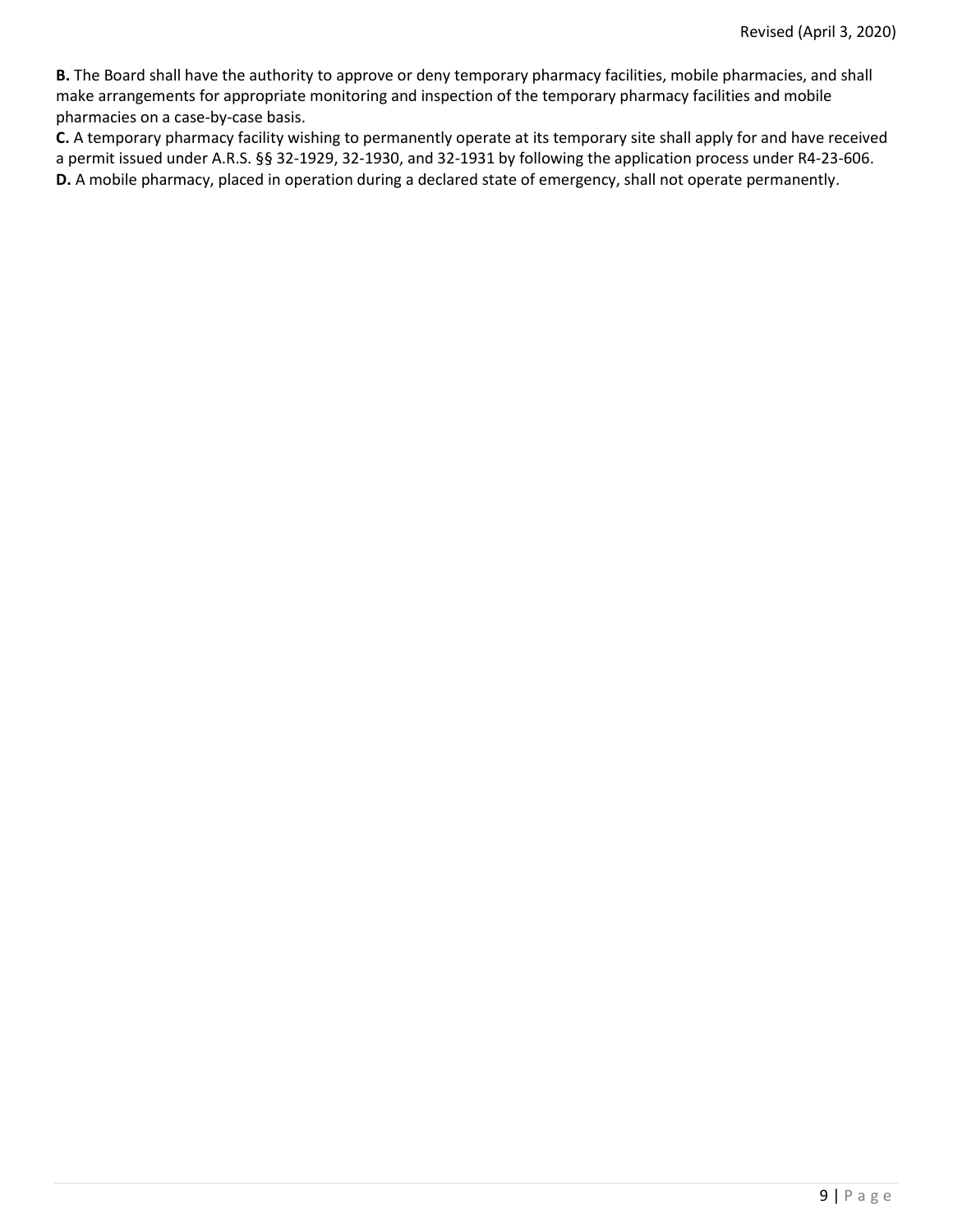#### **R4-23-621. Shared Services**

**A.** Before participating in shared services, a pharmacy shall have either a current resident or non-resident pharmacy permit issued by the Board.

**B.** A pharmacy may provide or utilize shared services functions only if the pharmacies involved:

1. Have the same owner, or

2. Have a written contract or agreement that outlines the services provided and the shared responsibilities of each party in complying with federal and state pharmacy statutes and rules, and

3. Share a common electronic file or technology that allows access to information necessary or required to perform shared services in conformance with the pharmacy act and the Board's rules.

**C.** Notifications to patients.

1. Before using shared services provided by another pharmacy, a pharmacy permittee shall:

a. Notify patients that their orders may be processed or filled by another pharmacy; and

b. Provide the name of that pharmacy or, if the pharmacy is part of a network of pharmacies under common ownership and any of the network pharmacies may process or fill the order, notify the patient of this fact. The notification may be provided through a one-time written notice to the patient or through use of a sign in the pharmacy.

2. If an order is delivered directly to the patient by a filling pharmacy and not returned to the requesting pharmacy, the filling pharmacy permittee shall ensure that the following is placed on the prescription container or on a separate sheet delivered with the prescription container:

a. The local, and if applicable, the toll-free telephone number of the pharmacy utilizing shared services that has access to the patient's records; and

b. A statement that conveys to the patient or patient's care-giver the following information: "Written information about this prescription has been provided for you. Please read this information before you take the medication. If you have questions concerning this prescription, a pharmacist is available during normal business hours to answer these questions at (insert the local and toll-free telephone numbers of the pharmacy utilizing shared services that has access to the patient's records)."

3. The provisions of subsection (C) do not apply to orders delivered to patients in facilities where a licensed health care professional is responsible for administering the prescription medication to the patient.

**D.** A pharmacy permittee engaged in shared services shall:

1. Maintain manual or electronic records that identify, individually for each order processed, the name, initials, or identification code of each pharmacist, graduate intern, pharmacy intern, pharmacy technician, and pharmacy technician trainee who took part in the order interpretation, order entry verification, drug utilization review, drug compatibility and drug allergy review, final or-der verification, therapeutic intervention, or refill authorization functions performed at that pharmacy;

2. Maintain manual or electronic records that identify, individually for each order filled or dispensed, the name, initials, or identification code of each pharmacist, graduate intern, pharmacy intern, pharmacy technician, and pharmacy technician trainee who took part in the filling, dispensing, and counseling functions performed at that pharmacy;

3. Report to the Board as soon as practical the results of any disciplinary action taken by another state's pharmacy regulatory agency involving shared services;

4. Maintain a mechanism for tracking the order during each step of the processing and filling procedures performed at the pharmacy;

5. Provide for adequate security to protect the confidentiality and integrity of patient information; and

6. Provide for inspection of any required record or information within 72 hours of any request by the Board or its designee.

**E.** Each pharmacy permittee that provides or utilizes shared services shall develop, implement, review, revise, and comply with joint policies and procedures for shared services in the manner described in R4-23-610(A)(2). Each pharmacy permittee is required to maintain only those portions of the joint policies and procedures that relate to that pharmacy's operations. The policies and procedures shall:

1. Outline the responsibilities of each of the pharmacies;

2. Include a list of the name, address, telephone numbers, and all license and permit numbers of the pharmacies involved in shared services; and

3. Include policies and procedures for: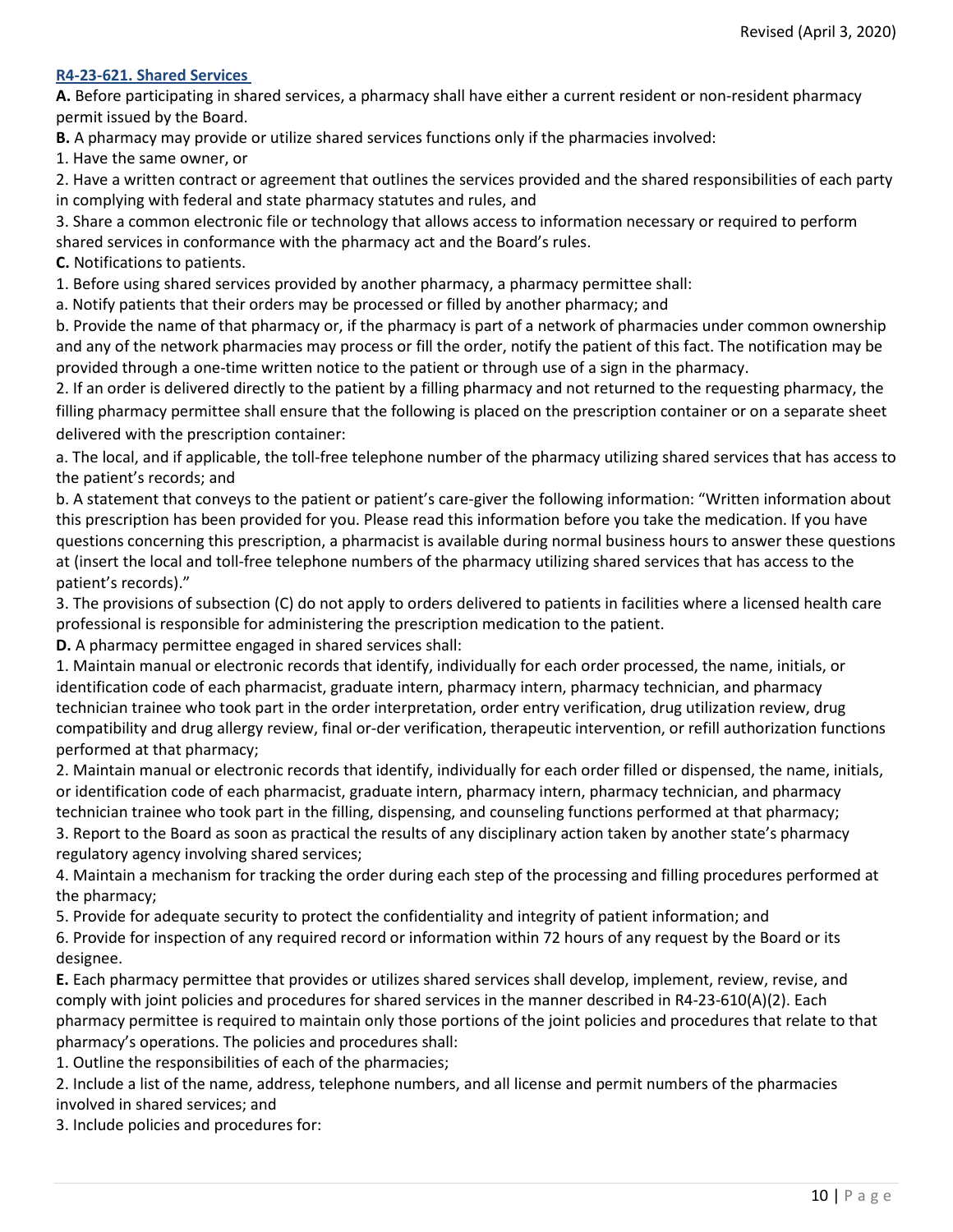a. Notifying patients that their orders may be processed or filled by another pharmacy and providing the name of that pharmacy;

b. Protecting the confidentiality and integrity of patient information;

c. Dispensing orders when the filled order is not received or the patient comes in before the order is received;

d. Maintaining required manual or electronic records to identify the name, initials, or identification code and specific activity or activities of each pharmacist, graduate intern, pharmacy intern, pharmacy technician, or pharmacy technician trainee who performed any shared services;

e. Complying with federal and state laws; and

f. Operating a continuous quality improvement program for shared services, designed to objectively and systematically monitor and evaluate the quality and appropriateness of patient care, pursue opportunities to improve patient care, and resolve identified problems.

**F.** Nothing in this Section shall prohibit an individual pharmacist licensed in Arizona, who is an employee of or under contract with a pharmacy, or an Arizona-licensed graduate intern, pharmacy intern, pharmacy technician, or pharmacy technician trainee, working under the supervision of the pharmacist, from accessing that pharmacy's electronic database from inside or outside the pharmacy and performing the order processing functions permitted by the pharmacy act, if both of the following conditions are met:

1. The pharmacy establishes controls to protect the confidentiality and integrity of patient information; and

2. None of the database is duplicated, downloaded, or removed from the pharmacy's electronic database.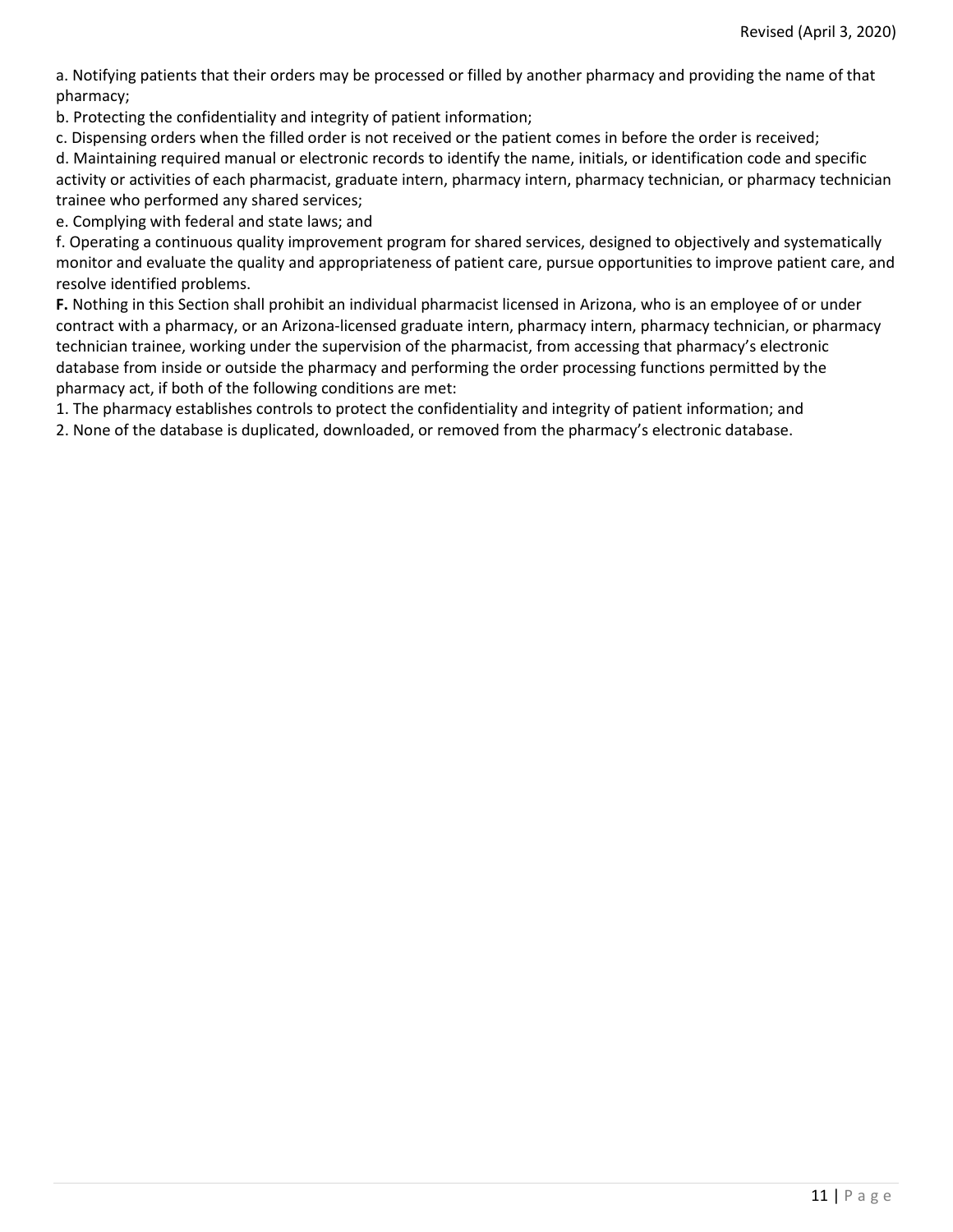# **32-1910. Emergencies; continued provision of services**

A. If a natural disaster or terrorist attack occurs and, as a consequence of the natural disaster or terrorist attack, a state of emergency is declared by the governor or by a county, city or town pursuant to its authority and the declared state of emergency results in individuals being unable to refill existing prescriptions, the board shall cooperate with this state and the county, city or town to ensure the provision of drugs, devices and professional services to the public.

B. If a natural disaster or terrorist attack occurs in another state and, as a consequence of the natural disaster or terrorist attack, a state of emergency is declared by the governor of that state and the declared state of emergency results in individuals being temporarily relocated to Arizona and unable to refill existing prescriptions, the board shall cooperate with this state to ensure the provision of drugs, devices and professional services to the relocated individuals.

C. When a state of emergency has been declared pursuant to this section, a pharmacist may work in the affected county, city or town and may dispense a one-time emergency refill prescription of up to a thirty-day supply of a prescribed medication if both of the following apply:

1. In the pharmacist's professional opinion the medication is essential to the maintenance of life or to the continuation of therapy.

2. The pharmacist makes a good faith effort to reduce the information to a written prescription marked "emergency prescription" and then files and maintains the prescription as required by law.

D. If the state of emergency declared pursuant to this section continues for at least twenty-one days after the pharmacist dispenses an emergency prescription pursuant to subsection C, the pharmacist may dispense one additional emergency refill prescription of up to a thirty day supply of the prescribed medication.

E. A pharmacist who is not licensed in this state, but who is currently licensed in another state, may dispense prescription medications in those affected counties, cities or towns in this state during the time that a declared state of emergency exists pursuant to this section if both of the following apply:

1. The pharmacist has proof of licensure in another state.

2. The pharmacist is engaged in a legitimate relief effort during the period of time an emergency has been declared pursuant to this section.

F. The board may adopt rules for the provision of pharmaceutical care and drug and device delivery during a declared emergency that is the consequence of a natural disaster or terrorist attack, including the use of temporary or mobile pharmacy facilities and nonresident licensed pharmacy professionals.

G. A pharmacist's authority to dispense prescriptions pursuant to this section ends when the declared state of emergency is terminated.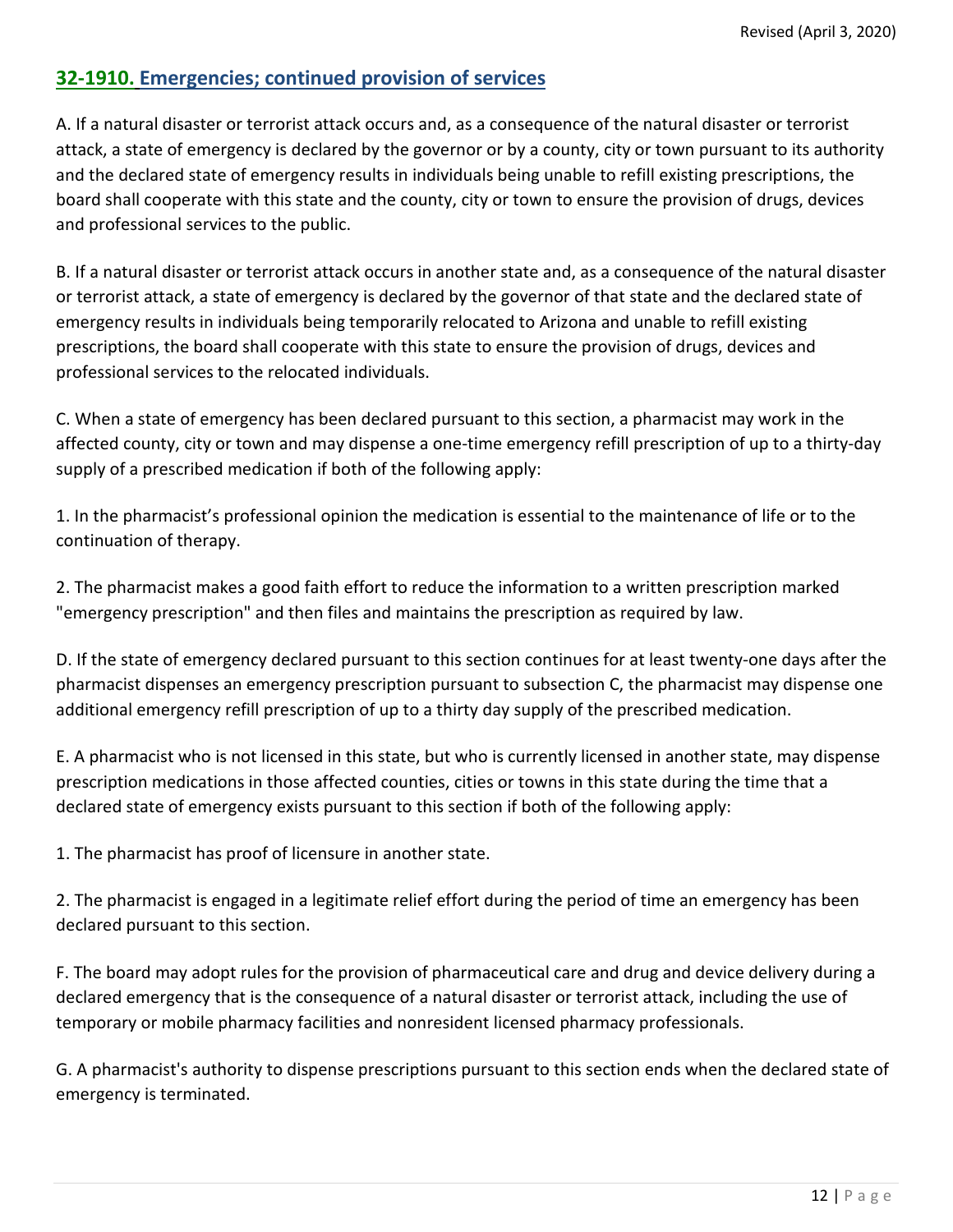# <span id="page-12-0"></span>**NABP PASSPORT INSTRUCTIONS**

# **Individuals can obtain an NABP Passport by logging into their NABP e-Profile at**

**[https://dashboard.nabp.pharmacy/Login/Splash,](https://dashboard.nabp.pharmacy/Login/Splash) click customer:**

| <b>NABP</b>                                                  |           |                            |                                                            |                                                                   |
|--------------------------------------------------------------|-----------|----------------------------|------------------------------------------------------------|-------------------------------------------------------------------|
|                                                              |           |                            | Please select one of the following to access your account. |                                                                   |
|                                                              | Customers | 霝<br>Boards of<br>Pharmacy | College of<br>Pharmacy Faculty                             |                                                                   |
| <b>NABP</b><br>National Association of<br>Boards of Pharmacy |           | Help<br>help@nabp.pharmacy |                                                            | Terms and<br>Conditions<br><b>Privacy Policy</b><br>© 2020 - NABP |

#### **Log in as Individual:**

| <b>NABP</b>                                          |                                                                                                                                                                                             |                                                                                                                                                                                                      |                                        |
|------------------------------------------------------|---------------------------------------------------------------------------------------------------------------------------------------------------------------------------------------------|------------------------------------------------------------------------------------------------------------------------------------------------------------------------------------------------------|----------------------------------------|
|                                                      | <b>Individual</b>                                                                                                                                                                           | $\times$<br><b>Business</b>                                                                                                                                                                          |                                        |
|                                                      | Log in to e-Profile as an Individual, if you are:<br>• accessing your personal career and<br>compliance information,<br>or<br>· purchasing examinations and other<br>services for yourself. | Log in to e-Profile as a Business, if you are<br>acting on behalf of your business, including:<br>• completing an application,<br>• requesting an account, or<br>• purchasing products and services. | τ.                                     |
|                                                      | Log In as an Individual<br><b>Customers</b>                                                                                                                                                 | Log In as a Facility<br><b>Pharmacy Faculty</b><br>Pharmacy                                                                                                                                          |                                        |
|                                                      | e-Profile for pharmacists,<br>students, or facility reps                                                                                                                                    | Help<br>help@nabp.pharmacy                                                                                                                                                                           | <b>Terms and</b><br>Conditions         |
| National Association of<br><b>Boards of Pharmacy</b> |                                                                                                                                                                                             |                                                                                                                                                                                                      | <b>Privacy Policy</b><br>© 2020 - NABP |

**Log-in or create e-Profile account:**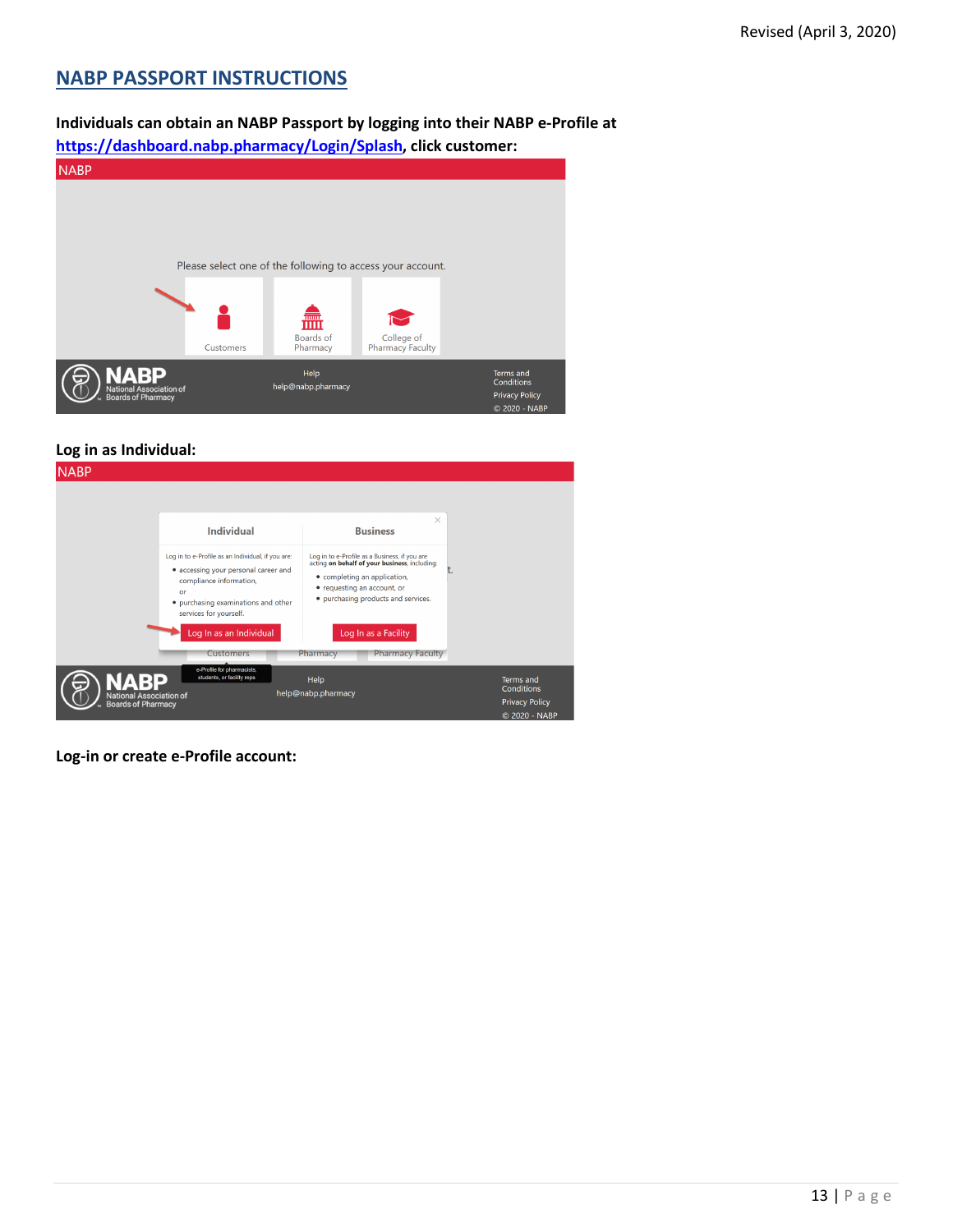| Attention e-Profile Holders: If you haven't<br>logged into your account since we launched<br>our new system in April 2018, re-register your |                  |
|---------------------------------------------------------------------------------------------------------------------------------------------|------------------|
| account here.                                                                                                                               |                  |
| <b>L</b> Email Address                                                                                                                      |                  |
|                                                                                                                                             | Forgot username? |
|                                                                                                                                             |                  |
|                                                                                                                                             | Forgot password? |
| Remember me                                                                                                                                 |                  |
| Sign In                                                                                                                                     |                  |
| Need an account? Create a login                                                                                                             |                  |
|                                                                                                                                             |                  |

#### **Then click my e-Profile:**

| 冊<br><b>NABP</b> |                                               |                      |                    |              | & nwatson97@gmail.com >                |  |
|------------------|-----------------------------------------------|----------------------|--------------------|--------------|----------------------------------------|--|
|                  |                                               |                      |                    |              |                                        |  |
|                  |                                               |                      |                    |              |                                        |  |
|                  |                                               |                      |                    |              |                                        |  |
|                  |                                               |                      |                    |              |                                        |  |
|                  |                                               |                      |                    |              |                                        |  |
|                  |                                               |                      | $\mathbf{L}$       |              | HR                                     |  |
| My e-Profile     | <b>CPE Monitor</b>                            | <b>Exam Services</b> | License Transfer   | <b>FPGEC</b> | Publications                           |  |
|                  | <b>ABP</b>                                    |                      | Help               |              | Terms and<br>Conditions                |  |
|                  | National Association of<br>Boards of Pharmacy |                      | help@nabp.pharmacy |              | <b>Privacy Policy</b><br>© 2020 - NABP |  |

### **Then click on the tile labeled NABP Passport/COVID-19 Emergency:**